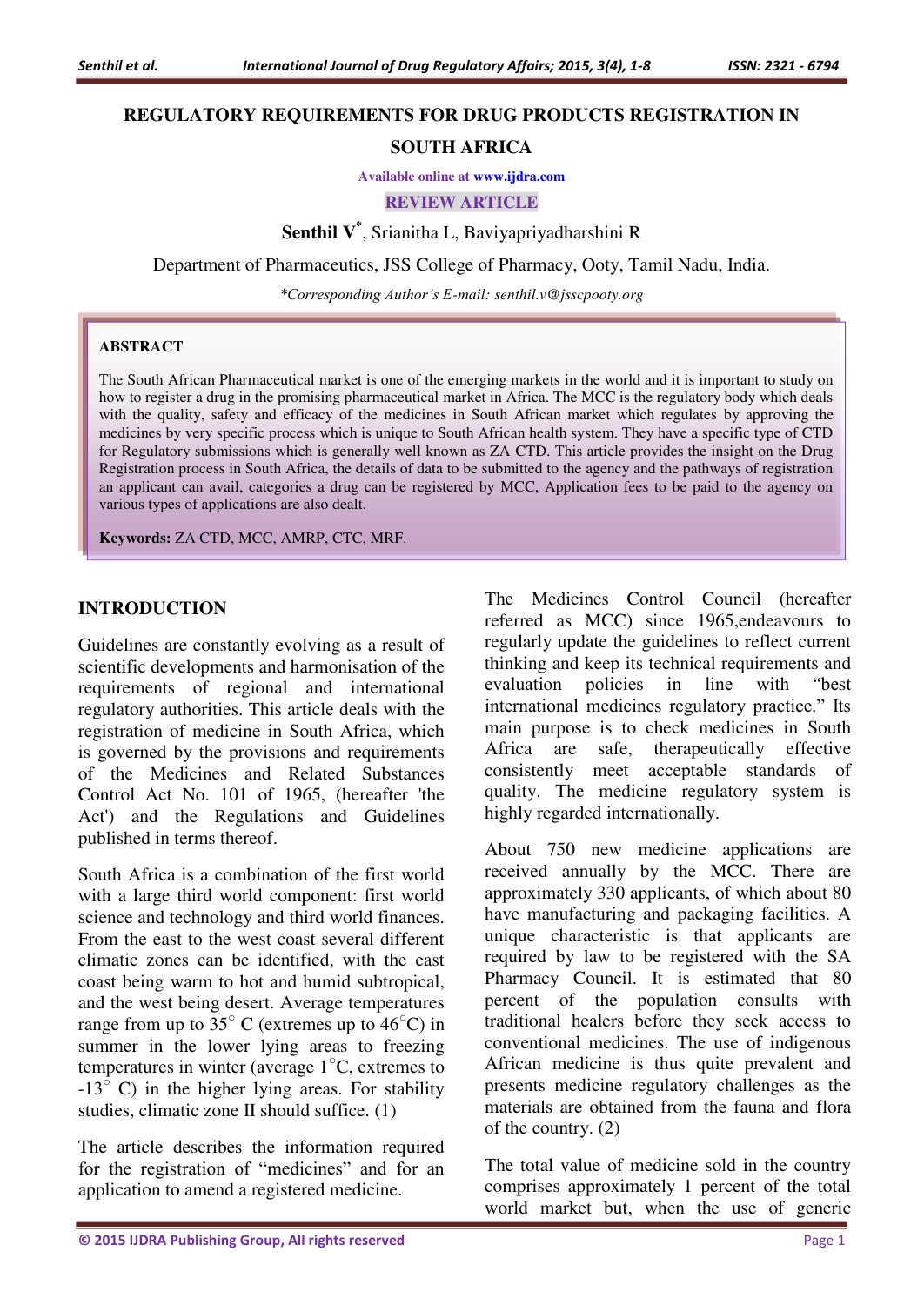medicines by the State is taken into account, the generic market is large.

Most multinational companies hold a majority of South African shareholding are operating in<br>South Africa. Due to international South Africa. Due to international rationalization, a significant number of manufacturing facilities has ceased manufacturing operations. Medicines are now increasingly being imported.

ZA CTD (South African CTD) format is clearly discussed including their requirements, specifications and fees payable to the registrar.

It also focuses on *when a product should be registered***:** 

This may be:

i) Any of the ingredients of a product is listed in one of the Schedules to the Act;

ii) The product is a medicine by virtue of the definition of a medicine in the Act.

iii) The intended use of a product and the text/words used in promoting the product, even if no claims are reflected on the label, render the product able to register.

To date, more than 20,000 medicines have been approved in the country. Since the establishment of the Medicines Control Council, more than 220 meetings have been held to decide on the registration of medicines.

# **Regulations in South Africa**

The Medicines Control Council (MCC) is a statutory body that was established in terms of the Medicines and Related Substances Control Act, (Act 101 of 1965), to oversee the regulation of medicines in South Africa. It is appointed by the Minister of Health and its main purpose is to safeguard and protect the public through ensuring that all medicines that are sold and used in South Africa are safe, therapeutically effective and consistently meet acceptable standards of quality. The Council, in considering whether a medicine is suitable for use for its intended purpose, assess its relative risk against the benefits.

All medicines for human use are subject to Act 101 of 1965, including complementary and

complementary biological medicines. Further, all veterinary medicines must be registered in terms of the Act excluding stock remedies registered in terms of Act 36.

The CTD guidelines, together with the South African Regulatory Guidelines (SARG) provide detailed information about the contents of an application. These guidelines apply to applications to register medicines and all related variations. Applicants should not modify the overall organisation of the CTD. If not contained in the bulk of the documentation, any additional data should be included as addenda to the relevant part, together with additional expert comment that may be provided as a supplement to, or incorporated into, the relevant summary, overall summary or overview. (3, 4)

## **South African CTD (ZA CTD)**

The MCC have distinctive and additional<br>requirements which are imposed upon requirements which are imposed upon applicants, so it is generally necessary to supplement the core regulatory data package provided in Europe and elsewhere. The South African CTD (ZA CTD) is sectioned into parts where as it is called as module in ICH CTD.

# **Contents required for Application or Dossier**

PART 1: ADMINISTRATIVE INFORMATION

- *Part IA- Administrative Particulars*
- *PART 1B- Table of Content*
- *PART 1C-Labeling*
- *PART 1D- Foreign Registration*

PART 2: BASIS FOR REGISTATION AND OVERVIEW OF APPLICATION

- *PART 2A- Pharmaceutical and biological availability*
- *PART 2B- Summary basis for registration application (SBRA)*
- *PART 2C- Pharmaceutical Expert Report (PER) or Quality Overall Summary (QOS) Quality overall summary*
- *PART 2D- Pre-clinical expert report.*
- *PART 2E- Clinical expert report*

PART 3: PHARMACEUTICAL AND ANALYTICAL

*Part 3A- Active pharmaceutical ingredient*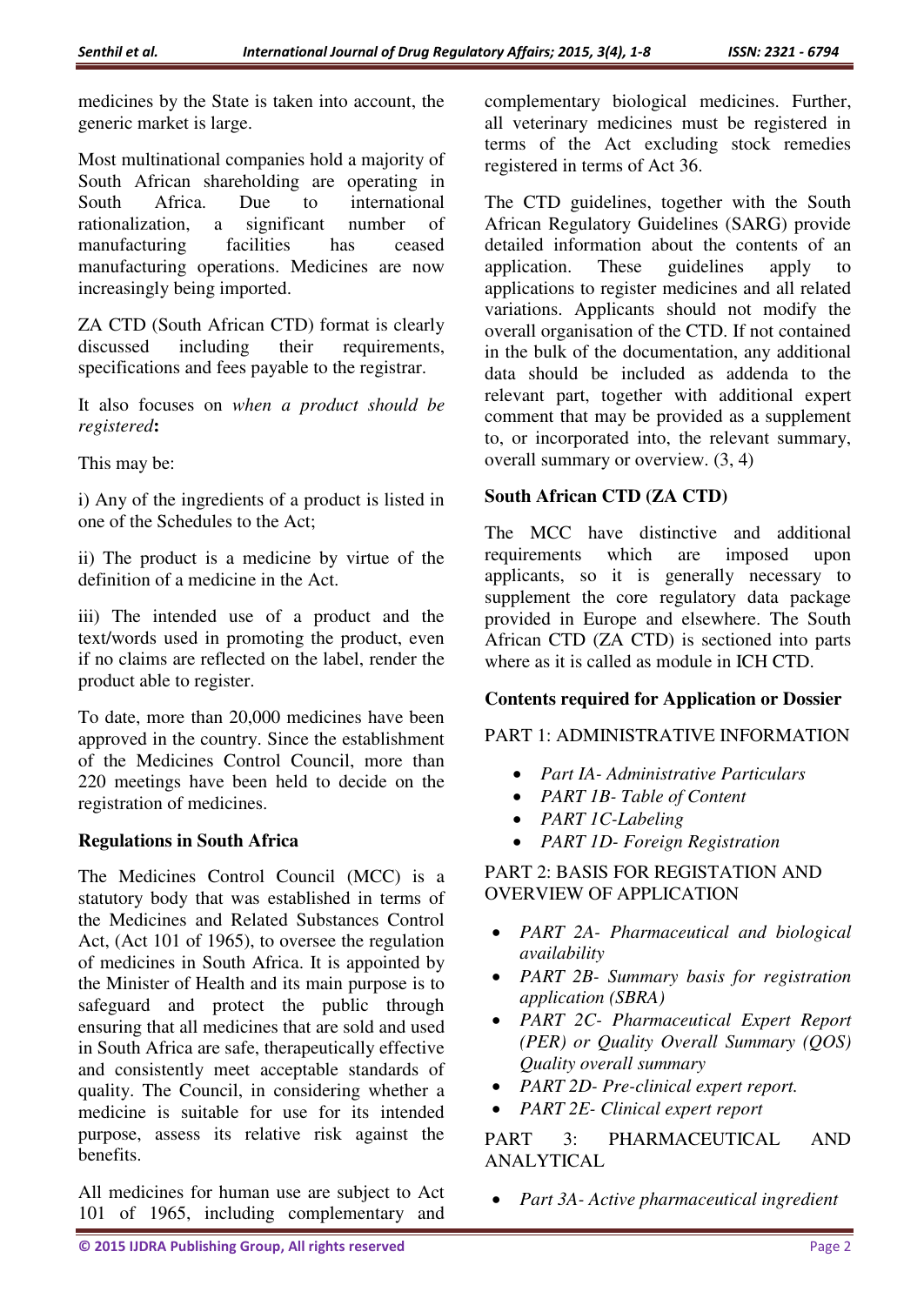- *Part 3B- Formulation*
- *PART 3C- Specification and Control procedure for pharmaceutical ingredients*
- *PART 3D- Containers and Packaging Material*
- *PART 3E- Manufacturing Procedure*
- *PART 3F- Final Product Specification and Control*
- *PART 3G- Stability Data of the FPP*
- *PART 3H- Pharmaceutical Development*
- *PART 3I- Expertise and premises used for the manufacture of a biological Medicine.*

PART 4: PRE-CLINICAL STUDIES

## PART 5: CLINICAL STUDIES

### **Attachment B: Details for package insert:**

- 1. Proprietary name
- 2. Composition
- 3. Pharmacological classification
- 4. Pharmacological Action
- 5. Indications
- 6. Contra-Indications
- 7. Interactions
- 8. Pregnancy and lactation
- 9. Dosage and Direction for use
- 10. Side effects and special precautions
- 11. Known symptoms of over dosage and particulars of its treatment
- 12. Identification
- 13. Presentation
- 14. Storage instruction
- 15. Registration number
- 16. Name and address of the holder of the certificate
- 17. Date of publication of the package insert (5)

# **Preparation and Submission of an application form**

# **Application for registration of medicine submitted on Medicine Registration Form (MRF-1)** (6, 7)

- Each page of application should be numbered, font size should be at least Arial 10 point black on white and the copies including figures tables, photos should be clearly legible.
- Each part or Sub-Part should contain a Table of Contents.
- Application should be bound on left side as this allow for easy update /addition of pages.
- Cheque and payment submitted in separate envelope attached to the original covering letter.
- Boxes in which documentation submitted to the MCC labelled it contains:
- Applicant name
- Name of the product

The content of box e.g. File nos., Parts, samples, covering letter, Cheque. No of Boxes (1 of 10), Type of application e.g. routine, fast track, Colour sticker indicating screening (Red) and Pre-screening (green)

In the case of fast track registration copy of approval letter attached

Pre-screening (According to attachment A)

Screening according to the screening form MRF-2

## **Presentation of Screening and Post-screening copies** (8)

Part of the application for registration should be duplicated and submitted as prescribed in the screening approval letter with application fee.

### **Screening Submission**

# **SET 1:**

- Covering letter in front of each volume
- Screening fee (Do not include the application fee with the screening fee)
- Completed Pre-Screening check list (Attachment A)
- Completed MRF 2 (Screening Form)

*One complete application for registration dossier (MRF1) and the following:* 

- Inspection report latest
- GMP/WHO certificate
- Certificate of analysis of samples submitted
- One sample smallest pack size
- BMR for same batch samples
- License for manufacturer, packer, laboratory
- Proof of registration of company and authorized person
- Full Submission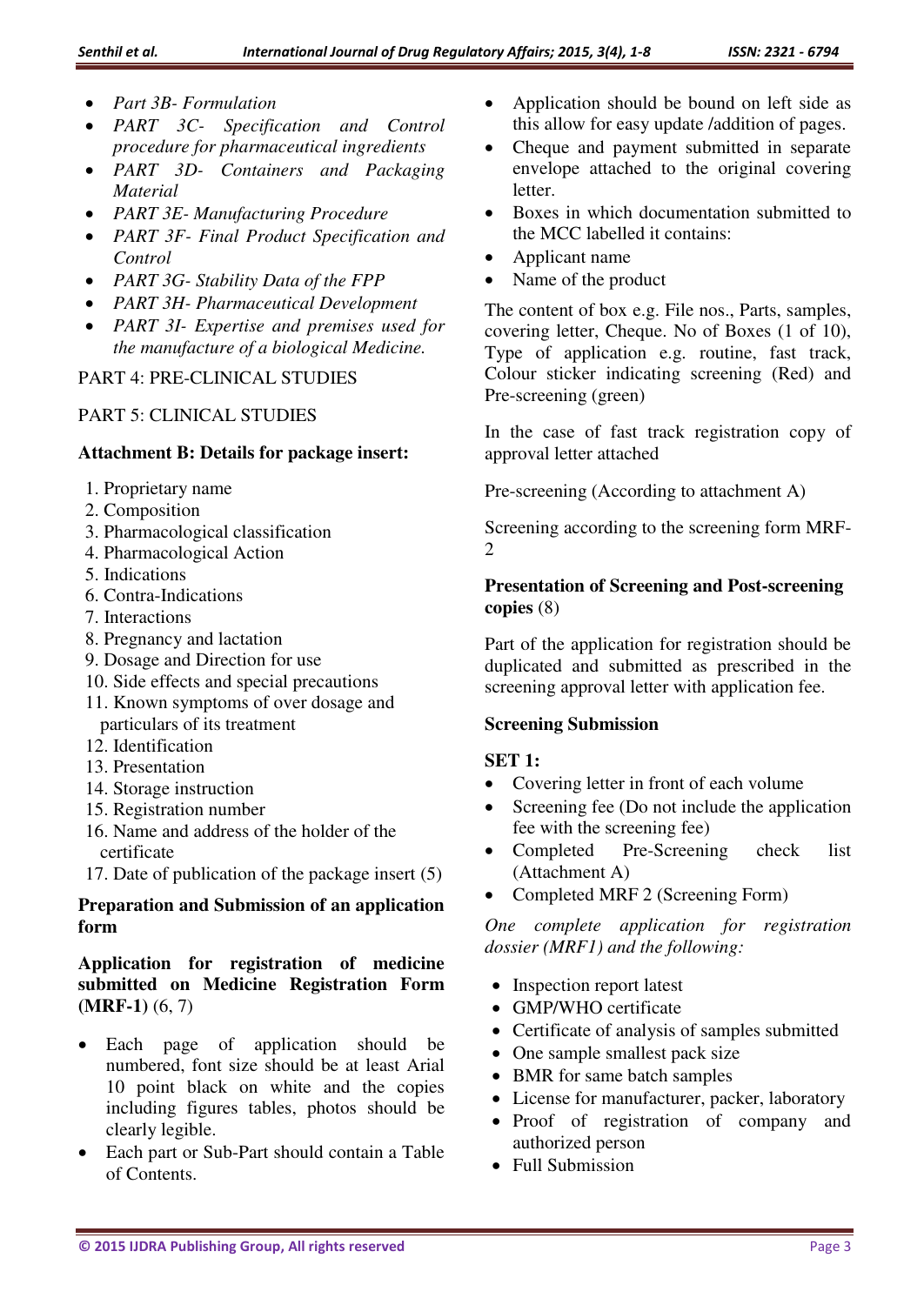# **SET 2 (P + A)**

Completed MRF 2 form

All screening outcome letters and amendments

PARTS 1A to D, 2A (if not biostudy), 2C if applicable, 3A to I

# **SET 3 (NAMES and SCHEDULING)**

Covering letter in each volume

PARTS 1A, C and 3B

# **SET 4 MEDICINE REGISTER**

PARTS 1A, C, 3B

PART 3E and Part 3Fb

## **SET 5 SCHEDULING (NCE)**

Parts 1A, C and 3B

Parts 2B, 2D and 2E

**SET 6 CLINICAL AMRP** (Abbreviated Medicine review process)

PARTS 1A to D and 2B or 2D and 2E

# **SET 7 CLINICAL**

PARTS 1A to D and 2B or 2D and 2E, 3B 4 and 5

# **SET 8 BIOSTUDY or Other**

Completed MRF 2 form

All screening outcome letters and amendments

PARTS 1A to D, 2A (if not bio study), 2C if applicable, 3A to I, 4 and 5

An acknowledgement letter will be sent to the applicant and evaluation of the application will proceed on receipt of the additional copies. The applicant will not be permitted to communicate directly with the evaluator. All queries and concerns should be communicated through the secretariat.

Export report on chemical-pharmacological, pharma-toxicolgical and clinical documentation should be given.(8)

### **Bio study**

Comparison of the therapeutic performance of two pharmaceutical products containing the same API, or action moiety is a critical means of assessing the possibility of using either the

innovator or a multisource pharmaceutical product.

Bioequivalence studies for immediate release dosage forms should be done under fasting condition.

Bioequivalence studies for modified release dosage forms should demonstrated any influence of food in order to exclude any possibility of dose dumping hence both fed and fasted studies are required. (9)

## **Drop-out and withdrawal**

Sponsors should enter a sufficient number of subjects in the study to allow for possible dropouts or withdrawals.

## **Pathway of Registration**

- Application for registration of medicine should be submitted on Medicines Registration form (MRF1)
- A. Each page of the application should be numbered and the printing should be in a font size with a legibility equivalent to at least Arial 10 point black on white and the copies including tables, photos should be clearly legible.
- Have a header reflecting the HCR, Product name, dosage form and strength.

**Note:** Pages should be numbered according to the MRF 1 except for pack insert and PIL.

- Each PART or SUBPART should contain a table of content.
- The application for registration should be properly bound on the left side as this allow for easy update or addition of pages. Binding is left to the discretion of the applicant. The binding should enable the easy handling and evaluation of documents without it coming apart. The dossier should therefore be bound in units not exceeding 4 cm.
- Copies of both screening and final submission covering letter in addition to all screening outcome letters should be bound to the application dossier.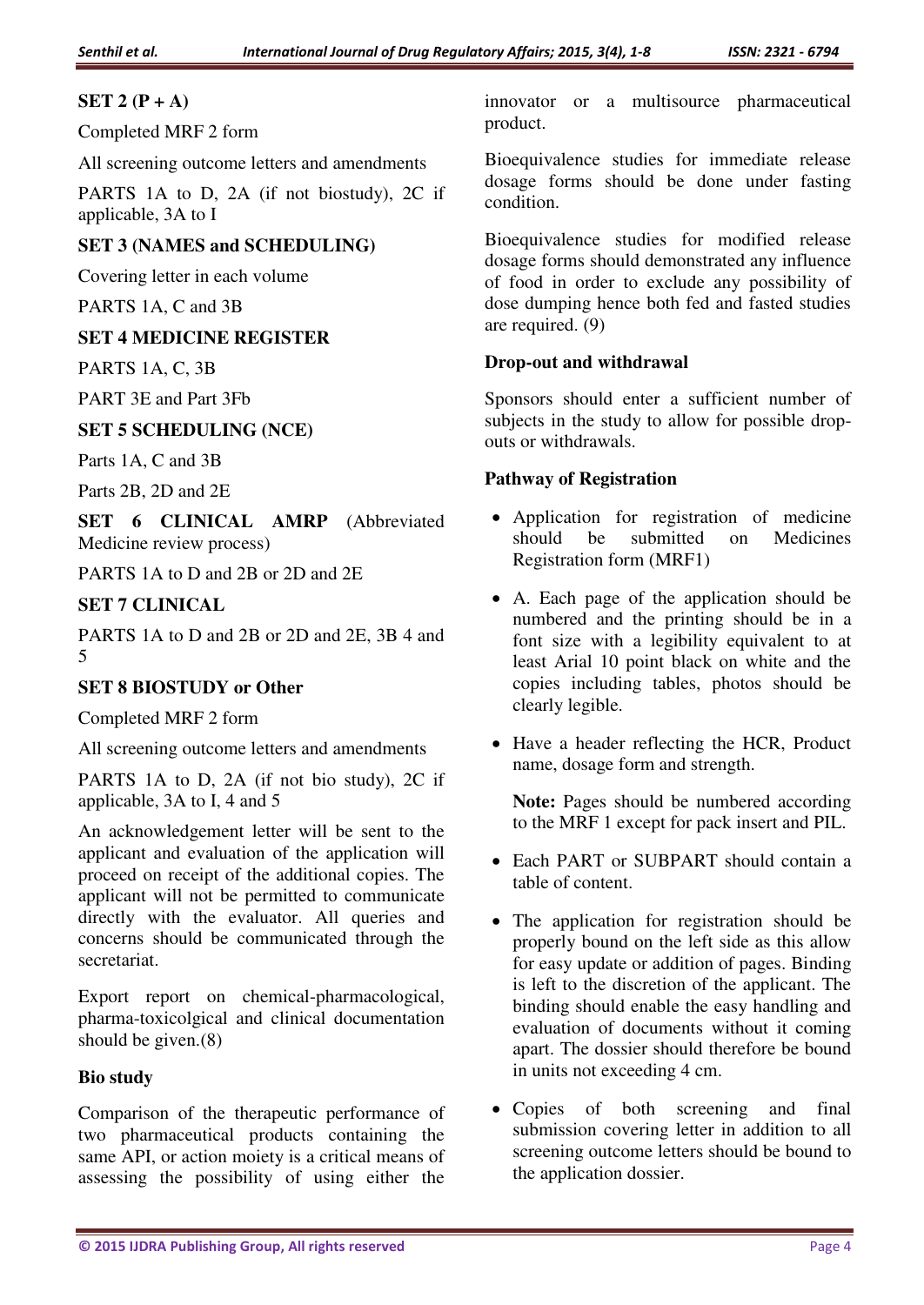- Cheque and proof of payment should be submitted in separate envelop attached to the original covering letter.
- The boxes in which the documentation is submitted to the MCC should be clearly labelled.
- If expedited review (Fast track) registration a copy of approval letter should be attached.
- On the receipt at MCC all application for registration will be subject to Pre-screening according to the checklist, attachment A.
- On successful pre-screening the application will be logged onto the system and allocated a screening number. A letter of acknowledge receipt of the application and receipt of the screening fee will be issued to the applicant.
- If the applicant does not comply with the pre-screening requirement the application will be returned to applicant.
- After successful pre-screening the application will be subjected to screening according to the screening form MRF2.
- The screening outcomes i.e. hold or returns as incomplete will be communicated to the applicant together with reasons.
- The ACCEPTED screening outcomes the required application fee and the number of copies will be communicated to the applicant. (at this point the application number will also be allocated. Applications for which expedited review has been approved should be clearly marked.)
- The correct number of copies of application and additional documents required for evaluation of the application should be submitted. (This date will be regarded as the date of submission of the application for registration.)

### **Fees**

(i) New Chemical Entities or highly technological products, which have been processed by the abbreviated registration process (first strength, first dosage form): R30000 per application;

(ii) Strengths and dosage forms other than those referred to in sub-paragraph (i): R15000 per application;

(iii) New Chemical Entities, including highly technological products, (first strength, first dosage form): R30000 per application;

(iv)Strengths and dosage forms other than those referred to in sub-paragraph (iii): R20000 per application;

(v) Biological products (pharmaceutical, analytical and bioavailability evaluated): R30000 per application;

(vi) Generic products (pharmaceutical, analytical and bioavailability evaluated) and all other dental and radio pharmaceutical products (first strength, first dosage form): R12500 per application;

(vii) Strengths and dosage forms other than those referred to in sub-paragraph (vi): R6500;

(viii) Screening fee on receipt of an application: R1050;

(ix) Evaluation of additional submitted clinical data: R1900;

(x) An application in terms of Section 15C of the Act: R12500.

(xi) In respect of registration of any medicine, the registration of which has been approved by the Council in terms of section 15(3) of the Act (in the case of medicines in minute-dose form; the fee encompasses different dilutions and different volumes, when submitted simultaneously for the same indication or intended use) and in respect of which an application fee has been paid: R600 for each registration.

## **Review and approval by MCC**

Evaluation procedures are of following types. They are,

#### **Expedited review process (fast-track)**

Speed up the registration process for specific medicines Include-

I) has important therapeutic benefit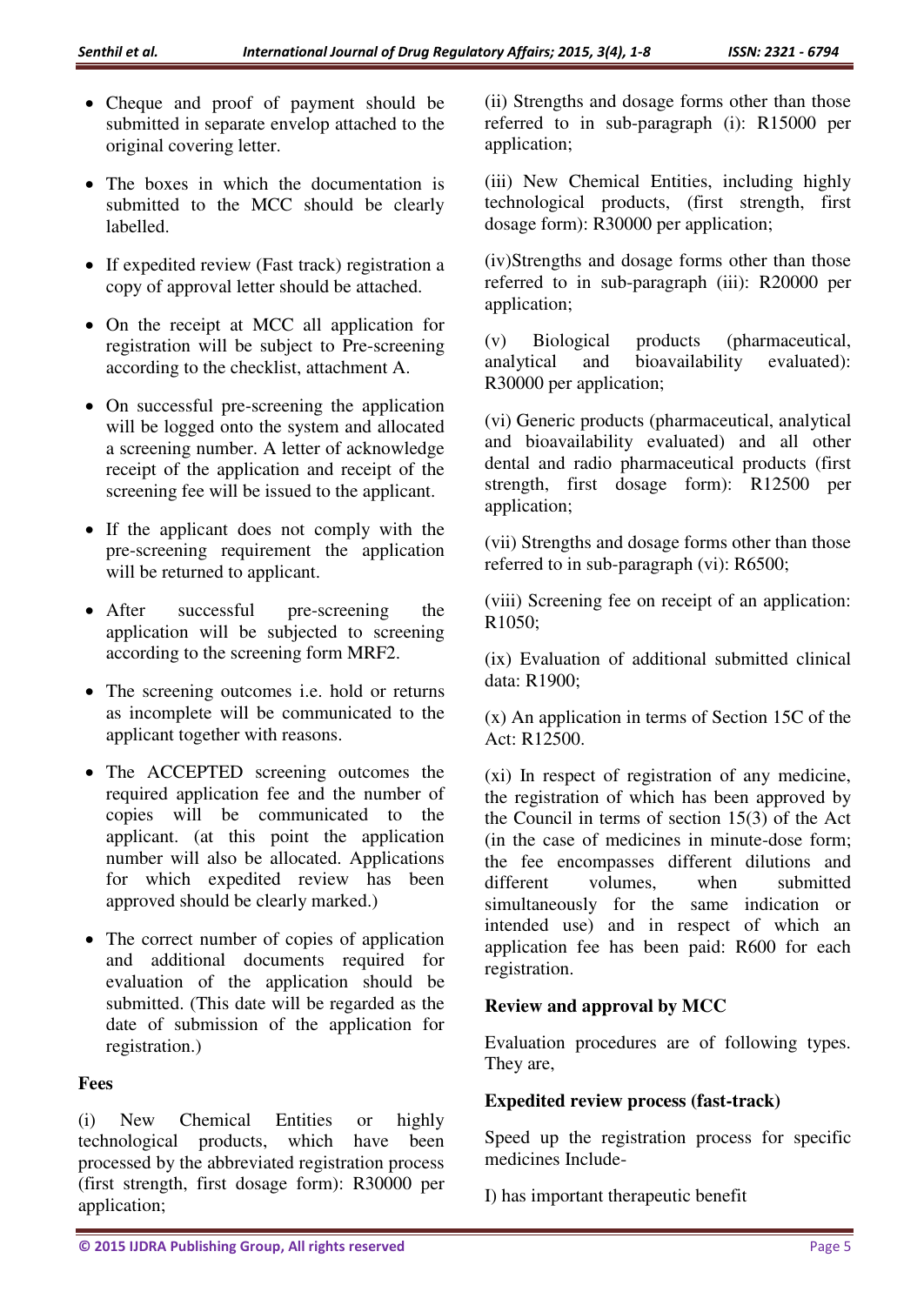II) Required urgently to deal with key health problems

## **Abbreviated Medicine Review Process (AMRP)**

- $\checkmark$  To limit the evaluation time of pharmaceutical products. (if the evaluation report is readily available)
- $\checkmark$  Only new chemical entities registered with one or more of the authorities with which the Council aligns itself will qualify for AMRP.

Based mainly on the expert reports of the Pharmaco-toxicological and clinical data

- The first review process first is purely administrative and occurs within 2 weeks of submission.
- The second review is both scientific and ethical and has two separate cycles:

1. Review by evaluator and the Clinical Trials Committee (CTC)

Submission cycles end approximately every 8 weeks. Submissions may be made at any time during the submission cycle but must be submitted a minimum of 6 weeks before the first scheduled CTC meeting i.e. by the end of the submission cycle as indicated on the attached table.

Submission dates are 'cast in stone' and no late submissions are allowed. Neither are incomplete submissions accepted, all required documentation must accompany the submission document. Should documents be outstanding, the application will be held over to the next review cycle. As the number of submissions per cycle is usually very large, it is well worth the effort to submit at least 7 to 14 days before the end of the submission cycle date. Although every effort is made to review all application dossiers submitted, submissions received on the due date at the end of a cycle risk not being reviewed at all during that particular cycle.

All submissions are reviewed firstly by an appropriate evaluator who takes his/her comments to a meeting of the CTC. The CTC meets 6 weeks before the full MCC meeting.

At the CTC meeting, the evaluator's comments are discussed, concerns raised by the other members of the CTC are addressed by the evaluator and the agreed upon queries and category for approval (see category listing below) are then compiled by the secretariat and sent by fax to the applicant. These queries are usually received within approximately 10 working days after the CTC meeting. Applicants are given 7 calendar days in which to respond. Responses are both hard and electronic copies (on a CD). The responses to the queries are then forwarded to the evaluator for review and approval.

Applications which receive up to a 2B rating are deemed to have minor queries, which, if acceptable responses are received by the evaluator, will ensure that the trial is approved and the category awarded by the CTC is ratified at the Medicines Control Council meeting. Ratings of Category 3 and over, indicate serious deficiencies in the protocol design or scientific rationale for the study and may require resubmission and review over the next submission cycle. (10)

An application receiving a Category 4 indicates that expertise outside of the CTC is being sought to ensure thorough review of the proposal. Categories 5 and 6 are self-explanatory in the table below.

| <b>MCC APPROVAL CATEGORIES</b> |                                                                                     |
|--------------------------------|-------------------------------------------------------------------------------------|
| <b>Approval</b><br>code        | <b>Explanation</b>                                                                  |
| 1a                             | Approval                                                                            |
| 1 <sub>b</sub>                 | Ethics<br>committee<br>Approval<br>outstanding                                      |
| 2a                             | Outstanding issues can be dealt with<br>"in house"                                  |
| 2 <sub>b</sub>                 | Outstanding issues must be checked<br>by original reviewer                          |
| 3                              | Original reviewers reports back to<br>full committee                                |
| 4                              | Referral for specialist                                                             |
| 5                              | Rejection of Application and<br>requires Full Resubmission if to be<br>reconsidered |
| 6                              | Rejection because<br>of<br>missing                                                  |

## **Table 1: MCC approval categories**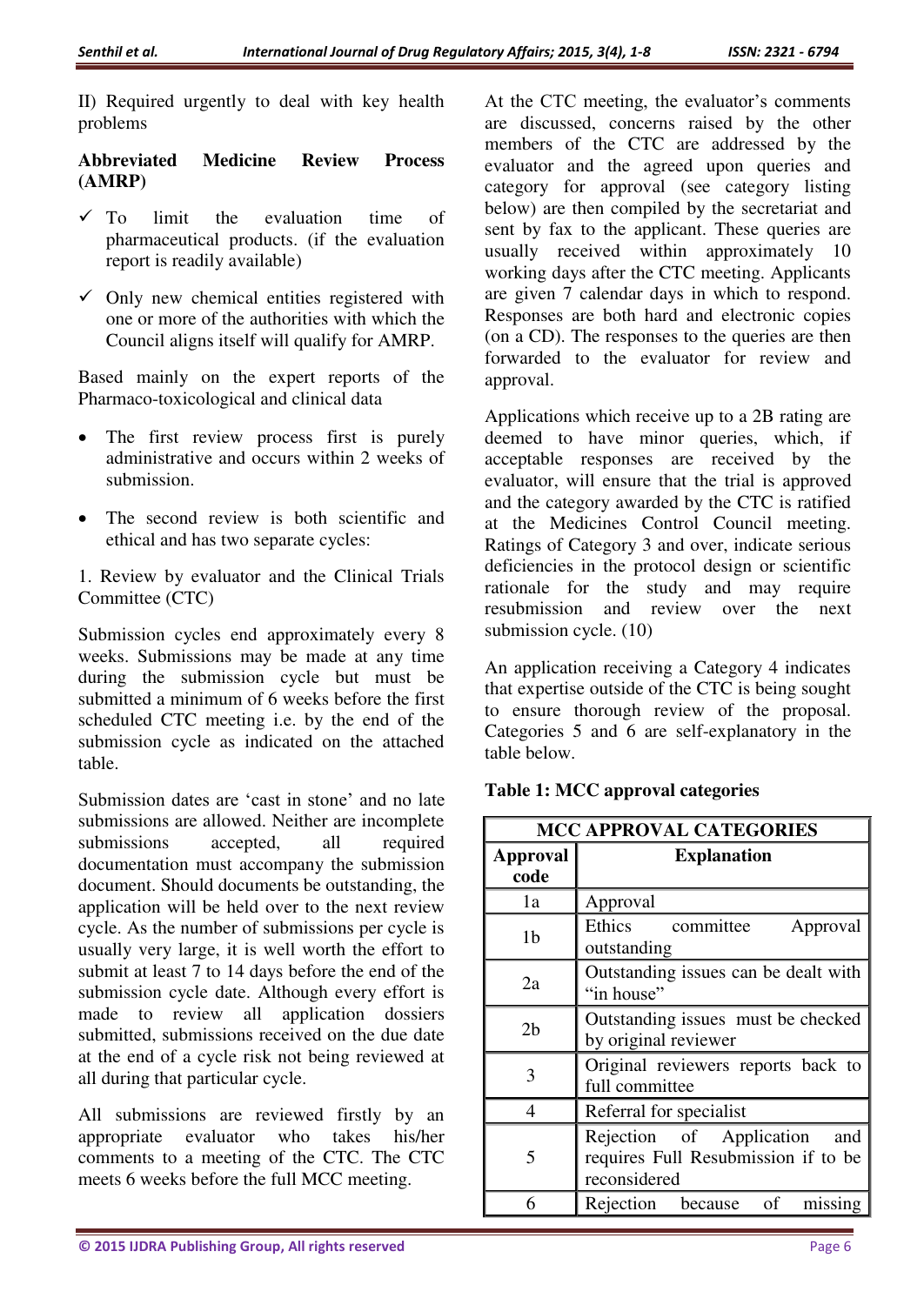#### component(s)

### **The following documents /information are required for the submission:**

A completed application form (CTF-1) with the following attachments / information:

- *1. Protocol in Word*
- *2. Patient Information Leaflet and Informed Consent Document*
- *3. Certificate of insurance*
- *4. Certificate/s of analysis*
- *5. A Financial Declaration*
- *6. Investigator's brochure*
- *7. Registration status*
- *8. Details of submissions to any other regulatory authority*
- *9. Details of the monitor for the study*
- *10. A summary of the monitoring plan*
- *11. The amount of study medication to be imported to complete the trial*
- *12. person responsible to the regulatory authorities for the trial*
- *13. rationale for the sample size*
- *14. Details of serious / adverse event reporting*
- *15. Supply, handling, labelling, manufacturer and dispatch of medication*
- *16. Any additional material*
- *17. Any relevant publication/s*

#### **Reports required after study commencement:**

A six-monthly Progress report is required by the MCC. Data is captured for the 6 month period after the approval date for the study and each 6 month period thereafter until study close out.

The approval document can therefore be generated at any time after confirmation by the evaluator that the responses received were acceptable, and does not have to wait for the following scheduled MCC meeting.

### **CONCLUSION**

It describes Registration cycles of New Drugs & Generic Drugs in the South Africa and also provides recommendations for applicants preparing a dossier for the Registration of Medicines for easy and fast track marketing authorizations submissions to the Medicines Control Council (MCC).

It is a legal requirement that data submitted for evaluation should substantiate all claims and should meet technical requirements of quality, safety and efficacy of the product for the purposes for which it was intended.

Guidance to the applicant in meeting the requirements of the Act. It is acknowledged, however, that in some instances scientific developments may dictate alternative approaches.

When a deviation from a guideline is decided on, a detailed motivation giving the reason(s) for the deviation and justification for the alternative approach should be included in the expert report submitted with the application. Applicants should always refer to the current version of the relevant Guidelines for the Registration of Medicines before completing the application form.

It is important that applicants adhere to the administrative requirements to avoid delays in the processing and evaluation of applications. Thus it has covered Drug Registration Procedures in South Africa and explained different modules of the Common Technical Document (either NDA or Generic.)

### **ACKNOWLEDGEMENT**

I take this opportunity to express my deep sense of gratitude to IJDRA Journal for publishing my Article.

### **CONFLICTS OF INTEREST**

The authors declare that there are no conflicts of interest.

#### **REFERENCES**

- 1. Medicines Control Council, History of medicine regulation in South Africa [Internet]. Medicines Control Council; 1965 [cited 2015 Oct 05]. Available from: http://www.mccza.com/about/default.asp
- 2. Medicines Control Council [Internet]. MCC; 2003 [cited 2015 Oct 07]. Available from: [www.mccza.com](http://www.mccza.com/)
- 3. MCC composition and structure [Internet]. MCC; 1965 [cited 2015 Oct 04]. Available from: http://www.mccza.com/MCC/default.asp
- 4. Medicines Regulatory Affairs [Internet]. MCC; 2015 [cited 2015 Oct 03]. Available from: http://www.mccza.com/MRA/default.asp